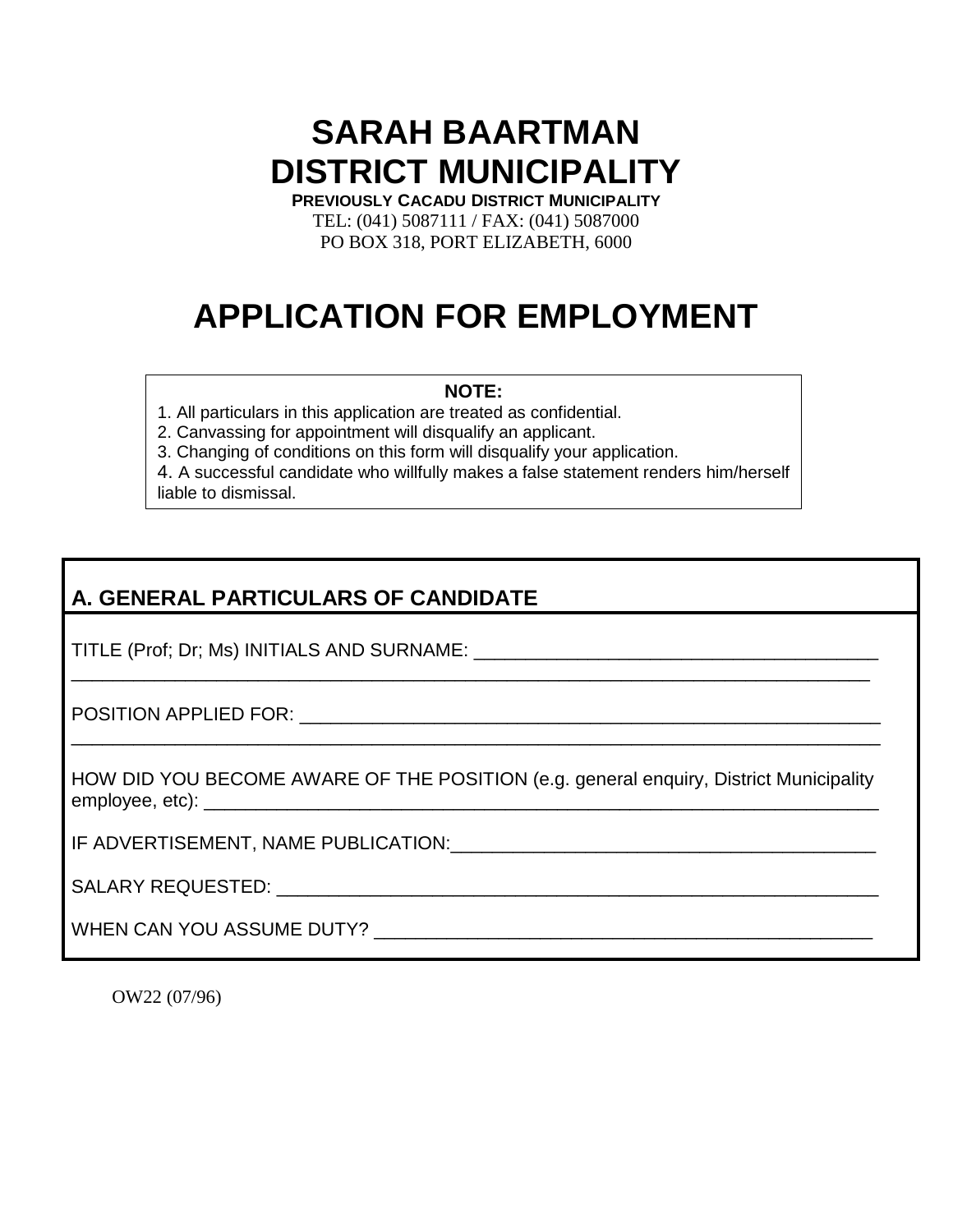| <b>B. PERSONAL DETAILS (Print)</b>                                                                          |                                                 |              |              |  |  |  |
|-------------------------------------------------------------------------------------------------------------|-------------------------------------------------|--------------|--------------|--|--|--|
| Surname:                                                                                                    | Maiden Name:                                    |              |              |  |  |  |
| <b>First Names:</b>                                                                                         |                                                 |              |              |  |  |  |
| Date of birth:<br>Sex<br>9                                                                                  | <b>Male</b><br>Female<br><b>Marital Status:</b> |              |              |  |  |  |
| Number of dependent children:                                                                               | Their ages (years):                             |              |              |  |  |  |
| Nationality:                                                                                                | <b>Identity No:</b>                             |              |              |  |  |  |
| Telephone no. Home:                                                                                         | Work:                                           |              |              |  |  |  |
| Contact Telephone no. where message can be left:                                                            |                                                 |              |              |  |  |  |
| Home address:                                                                                               |                                                 |              |              |  |  |  |
| Postal address and code:                                                                                    |                                                 |              |              |  |  |  |
| Spouse's Initials:                                                                                          | His/Her occupation:                             |              |              |  |  |  |
| Name & address of his or her employer:                                                                      |                                                 |              |              |  |  |  |
|                                                                                                             | Tel No. Work:                                   |              |              |  |  |  |
| Why are you applying for this position:                                                                     |                                                 |              |              |  |  |  |
|                                                                                                             |                                                 |              |              |  |  |  |
| If you are selected for an interview, are you prepared to undergo a selection test: (Mark x)                |                                                 |              | $\mathsf{N}$ |  |  |  |
| State any physical and / or mental defect or disease and / chronic disease:                                 |                                                 |              |              |  |  |  |
|                                                                                                             |                                                 |              |              |  |  |  |
| Special Interests (including sport and hobbies):                                                            |                                                 |              |              |  |  |  |
|                                                                                                             |                                                 |              |              |  |  |  |
| Have you ever been convicted of a serious criminal offence or been dismissed from employment or             |                                                 |              |              |  |  |  |
| ever declared insolvent? If so, furnish particulars on a separate sheet.<br>Y.<br>N                         |                                                 |              |              |  |  |  |
| Y  <br>Do you have a driver's license?<br>$N$ If you are in position of a vehicle, are you prepared to      |                                                 |              |              |  |  |  |
| State no./s<br>Code/s<br>use it for official purposes at remuneration?<br>Y.<br>N                           |                                                 |              |              |  |  |  |
| C. (1) QUALIFICATIONS (Please attach certified copies of all qualifications, No original documents please.) |                                                 |              |              |  |  |  |
| <b>SCHOOL</b>                                                                                               | <b>UNIVERSITY / COLLEGE</b>                     | <b>OTHER</b> |              |  |  |  |
| <b>Name of Institution</b>                                                                                  |                                                 |              |              |  |  |  |
|                                                                                                             |                                                 |              |              |  |  |  |
|                                                                                                             |                                                 |              |              |  |  |  |
| <b>Qualification and</b><br>date obtained                                                                   |                                                 |              |              |  |  |  |
|                                                                                                             |                                                 |              |              |  |  |  |
|                                                                                                             |                                                 |              |              |  |  |  |
|                                                                                                             |                                                 |              |              |  |  |  |
| <b>Subjects passed</b>                                                                                      |                                                 |              |              |  |  |  |
|                                                                                                             |                                                 |              |              |  |  |  |
|                                                                                                             |                                                 |              |              |  |  |  |
|                                                                                                             |                                                 |              |              |  |  |  |
| Subjects not yet                                                                                            |                                                 |              |              |  |  |  |
| completed                                                                                                   |                                                 |              |              |  |  |  |
|                                                                                                             |                                                 |              |              |  |  |  |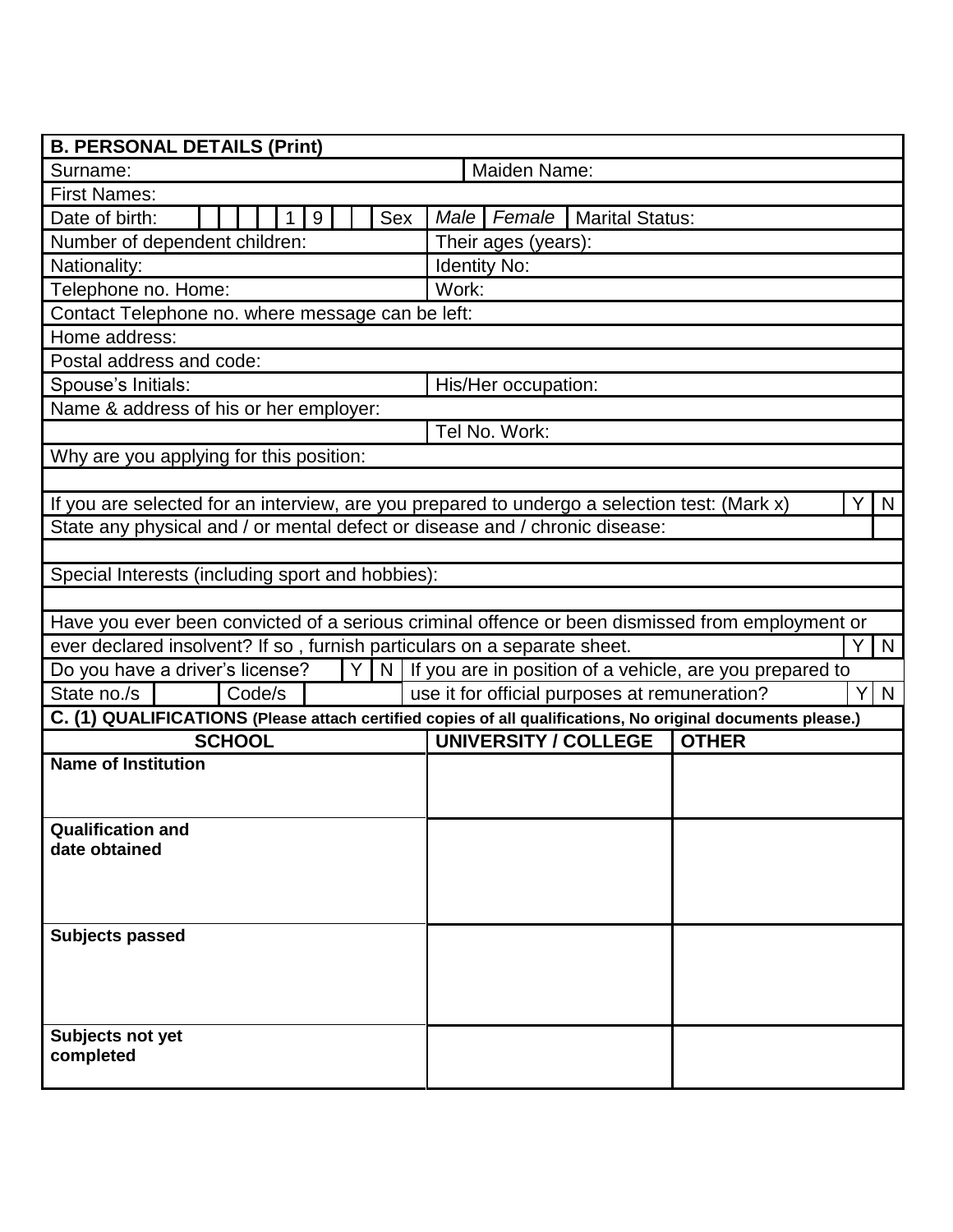| $\overline{C}$ . (2)                                                                                                             | (a) If undergoing any form of apprenticeship, please supply details: |                                                                                                       |                           |                          |                      |  |                           |  |            |           |
|----------------------------------------------------------------------------------------------------------------------------------|----------------------------------------------------------------------|-------------------------------------------------------------------------------------------------------|---------------------------|--------------------------|----------------------|--|---------------------------|--|------------|-----------|
|                                                                                                                                  |                                                                      |                                                                                                       |                           |                          |                      |  |                           |  |            |           |
|                                                                                                                                  | (b) Institutions where apprenticeship is being, or was undertaken:   |                                                                                                       |                           |                          |                      |  |                           |  |            |           |
|                                                                                                                                  |                                                                      |                                                                                                       |                           |                          |                      |  |                           |  |            |           |
|                                                                                                                                  | FROM://20<br>(c) Period of apprenticeship:                           |                                                                                                       |                           |                          |                      |  |                           |  |            |           |
| D. LANGUAGES PROFICIENCY (Indicate proficiency as Good, Average or Below average)<br><b>Speak</b><br><b>Read</b><br><b>Write</b> |                                                                      |                                                                                                       |                           |                          |                      |  |                           |  |            |           |
| <b>Afrikaans</b>                                                                                                                 |                                                                      |                                                                                                       |                           |                          |                      |  |                           |  |            |           |
| <b>English</b>                                                                                                                   |                                                                      |                                                                                                       |                           |                          |                      |  |                           |  |            |           |
| <b>Xhosa</b>                                                                                                                     |                                                                      |                                                                                                       |                           |                          |                      |  |                           |  |            |           |
| Other (Name the<br>languages)                                                                                                    |                                                                      |                                                                                                       |                           |                          |                      |  |                           |  |            |           |
|                                                                                                                                  |                                                                      | E. EXPERIENCE (State in sequence all periods covering the last 10 years - even periods of employment, |                           |                          |                      |  |                           |  |            |           |
|                                                                                                                                  |                                                                      | military services, full-time study, etc.)                                                             |                           |                          |                      |  |                           |  |            |           |
| Name of                                                                                                                          |                                                                      | Capacity and / or                                                                                     |                           | <b>FROM</b><br><b>TO</b> |                      |  | <b>Reason for leaving</b> |  |            |           |
| employer                                                                                                                         |                                                                      | type of work                                                                                          | Year                      | <b>Month</b>             | <b>Month</b><br>Year |  |                           |  |            |           |
|                                                                                                                                  |                                                                      |                                                                                                       |                           |                          |                      |  |                           |  |            |           |
|                                                                                                                                  |                                                                      |                                                                                                       |                           |                          |                      |  |                           |  |            |           |
|                                                                                                                                  |                                                                      |                                                                                                       |                           |                          |                      |  |                           |  |            |           |
|                                                                                                                                  |                                                                      |                                                                                                       |                           |                          |                      |  |                           |  |            |           |
|                                                                                                                                  |                                                                      |                                                                                                       |                           |                          |                      |  |                           |  |            |           |
|                                                                                                                                  |                                                                      |                                                                                                       |                           |                          |                      |  |                           |  |            |           |
|                                                                                                                                  |                                                                      |                                                                                                       |                           |                          |                      |  |                           |  |            |           |
|                                                                                                                                  |                                                                      |                                                                                                       |                           |                          |                      |  |                           |  |            |           |
|                                                                                                                                  |                                                                      |                                                                                                       |                           |                          |                      |  |                           |  |            |           |
|                                                                                                                                  |                                                                      |                                                                                                       |                           |                          |                      |  |                           |  |            |           |
|                                                                                                                                  |                                                                      |                                                                                                       |                           |                          |                      |  |                           |  |            |           |
|                                                                                                                                  |                                                                      |                                                                                                       |                           |                          |                      |  |                           |  |            |           |
|                                                                                                                                  |                                                                      | Do you engage directly or indirectly in any business professional trade or calling or do you          |                           |                          |                      |  |                           |  | <b>YES</b> | <b>NO</b> |
| undertake any work for remuneration other than stated in this application form.                                                  |                                                                      |                                                                                                       |                           |                          |                      |  |                           |  |            |           |
| <b>F. PRESENT EMPLOYER</b>                                                                                                       |                                                                      |                                                                                                       |                           |                          |                      |  |                           |  |            |           |
| Name and address:                                                                                                                |                                                                      |                                                                                                       |                           |                          |                      |  |                           |  |            |           |
| Period employed:                                                                                                                 |                                                                      |                                                                                                       |                           |                          |                      |  |                           |  |            |           |
| <b>G. FINANCIAL PARTICULARS</b><br>R                                                                                             |                                                                      |                                                                                                       |                           |                          |                      |  |                           |  |            |           |
| Present annual salary (salary notch) R<br>Present fringe benefits i.e. Housing subsidy R                                         |                                                                      |                                                                                                       | $\mathsf{R}$              |                          |                      |  |                           |  |            |           |
| Car/Travel allowance                                                                                                             |                                                                      |                                                                                                       | R                         |                          |                      |  |                           |  |            |           |
|                                                                                                                                  | Total                                                                |                                                                                                       |                           | $\mathsf{R}$             |                      |  |                           |  |            |           |
| Present incremental date:                                                                                                        |                                                                      |                                                                                                       | Present period of notice: |                          |                      |  |                           |  |            |           |
| State if contractually obliged to your present (or previous) employer (e.g. amount, commitment                                   |                                                                      |                                                                                                       |                           |                          |                      |  |                           |  |            |           |
| period, etc)                                                                                                                     |                                                                      |                                                                                                       |                           |                          |                      |  |                           |  |            |           |
|                                                                                                                                  |                                                                      |                                                                                                       |                           |                          |                      |  |                           |  |            |           |
|                                                                                                                                  |                                                                      |                                                                                                       |                           |                          |                      |  |                           |  |            |           |